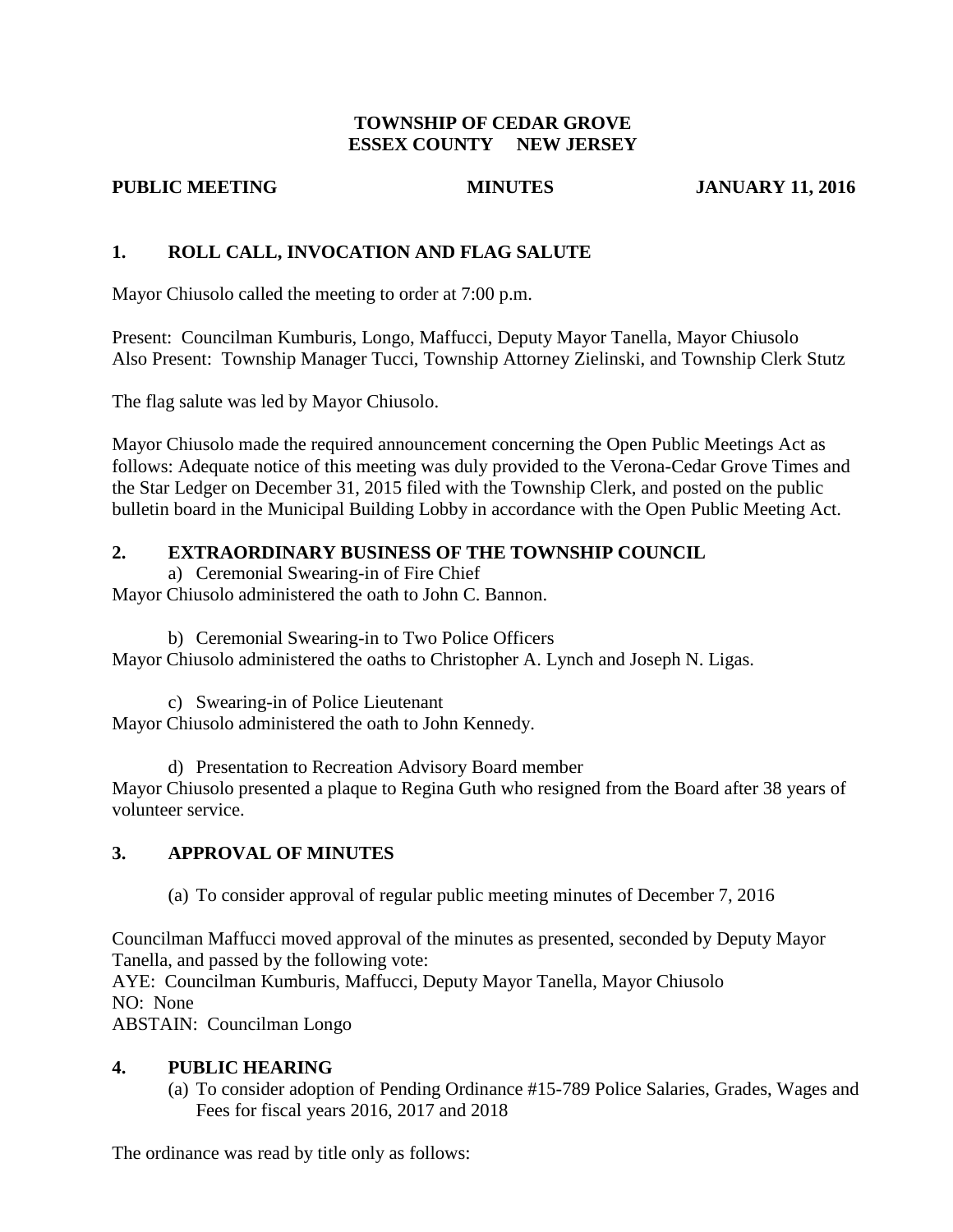## AN ORDINANCE FIXING SALARY GRADES AND WAGES AND FEES OF THE OFFICERS OF THE CEDAR GROVE POLICE DEPARTMENT OF THE TOWNSHIP OF CEDAR GROVE FOR FISCAL YEAR 2015, FISCAL YEAR 2017 AND FISCAL YEAR 2018

Mayor Chiusolo opened the public hearing on this item. There being no one present wishing to be heard, Mayor Chiusolo closed the public hearing.

Deputy Mayor Tanella moved that the ordinance be adopted at second reading, published in the Verona-Cedar Grove Times as a passed ordinance to take effect as prescribed by law, seconded by Councilman Maffucci, and passed by the following vote:

AYE: Councilman Kumburis, Longo, Maffucci, Deputy Mayor Tanella, Mayor Chiusolo NO: None

## **5. MEETING OPEN TO RESIDENTS OF THE TOWNSHIP WISHING TO BE HEARD ON ANY ITEM ON THE AGENDA**

Mayor Chiusolo opened this portion of the meeting to anyone wishing to be heard on any item on the agenda.

Robert O'Toole; 3 Old Orchard Court – Mr. O'Toole voiced his objection to the proposed ordinance to prohibit sale of firearms through home occupation. Mr. O'Toole commented that there are regulatory procedures that govern the purchase and sale of firearms. Mr. O'Toole further requested that the governing body reconsider enactment of the proposed ordinance.

There being no one else present wishing to be heard, Mayor Chiusolo closed this portion of the meeting.

## **6. REPORTS OF TOWNSHIP OFFICIALS**

- (a) Township Manager Mr. Tucci provided a proposed contract for professional services from current special COAH counsel for 2016, to which the governing body agreed. The Manager provided a report regarding the Township's fair share housing obligations calculated by Econsult Solutions. Following a brief discussion, the governing body agreed to retain Econsult as the Township's expert. The Manager provided proposed budget hearing dates. There was consensus to conduct the hearings on Tuesday  $\&$ Wednesday, 2/2 and 2/3. The Manager provided health benefit information for informational purposes. Mr. Tucci requested an executive session to discuss COAH litigation matters.
- (b) Township Clerk The Clerk noted a resolution on the agenda for transfer of a liquor licenses. The Clerk provided board/committee re-appointment information and noted additional letters of interest received. The Clerk also noted an invitation to all governing body members to the Tzu Chi year end blessing ceremony.
- (c) Township Attorney No report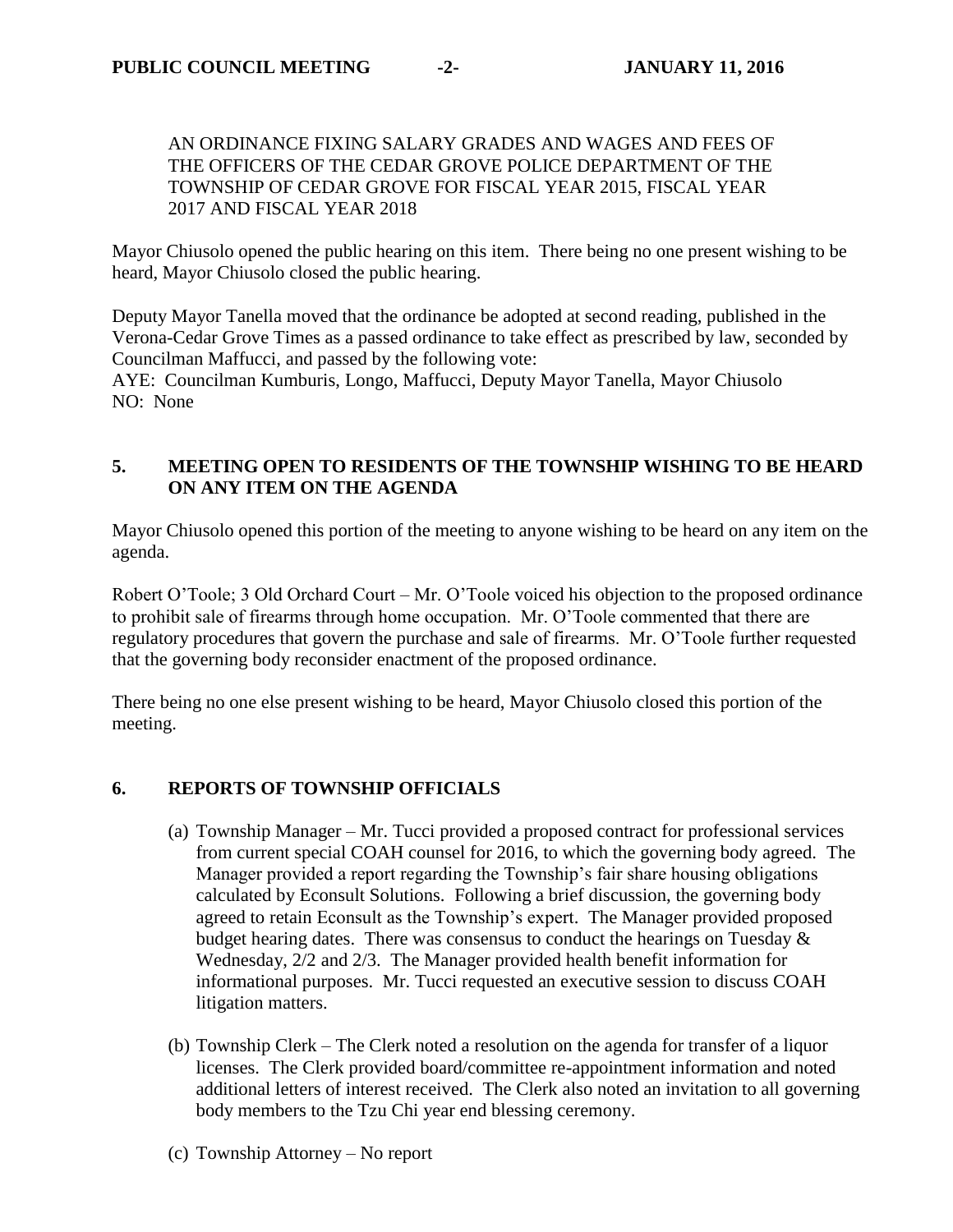(d) Other Reports

Mayor Chiusolo commented on the budget challenges because of the 9.7% increase in healthcare costs and 3.5% of pension costs.

Councilman Longo Ambulance & Rescue Squad volunteers and Police Dept. for their response to his recent health issues.

Councilman Kumburis provided copies of required documents for the purchase and sale of fire arms for informational purposes.

## **7. CONSENT AGENDA**

(a) To consider resolution concerning approval of raffle application – Cedar Grove UNICO

The following resolution had been posted on the bulletin board, and a brief synopsis was given by the Township Clerk:

**WHEREAS** an application for a raffle license has been received from:

APPLICANT EVENT, DATE, TIME, AND PLACE Cedar Grove Unico **Off-Premise** 50/50 P.O. Box 27 February 26, 2016 at 7:00 p.m. at Cedar Grove, NJ 07009 **3**9 E. Bradford Ave., Cedar Grove NJ

**WHEREAS** the fee has been paid, the application has been reviewed by the Township Clerk and found acceptable;

**NOW THEREFORE BE IT RESOLVED** by the Township Council of the Township of Cedar Grove that it does herby approve said application.

Councilman Maffucci moved adoption of the resolution, seconded by Councilman Kumburis, and passed by the following vote:

AYE: Councilman Kumburis, Longo, Maffucci, Deputy Mayor Tanella, Mayor Chiusolo NO: None

(b) To consider resolution concerning approval of raffle applications – CG Jr. Baseball  $\&$ Softball League

The following resolution had been posted on the bulletin board, and a brief synopsis was given by the Township Clerk:

**WHEREAS** an application for a raffle license has been received from:

| <b>APPLICANT</b>                  | EVENT, DATE, TIME, AND PLACE                |
|-----------------------------------|---------------------------------------------|
| CG Jr. Baseball & Softball League | On-Premise 50/50                            |
| P.O. Box 112                      | February 26, 2016 at $7:00 - 11:00$ p.m. at |
| Cedar Grove, NJ 07009             | 170 E. Lindsley Rd, Cedar Grove NJ          |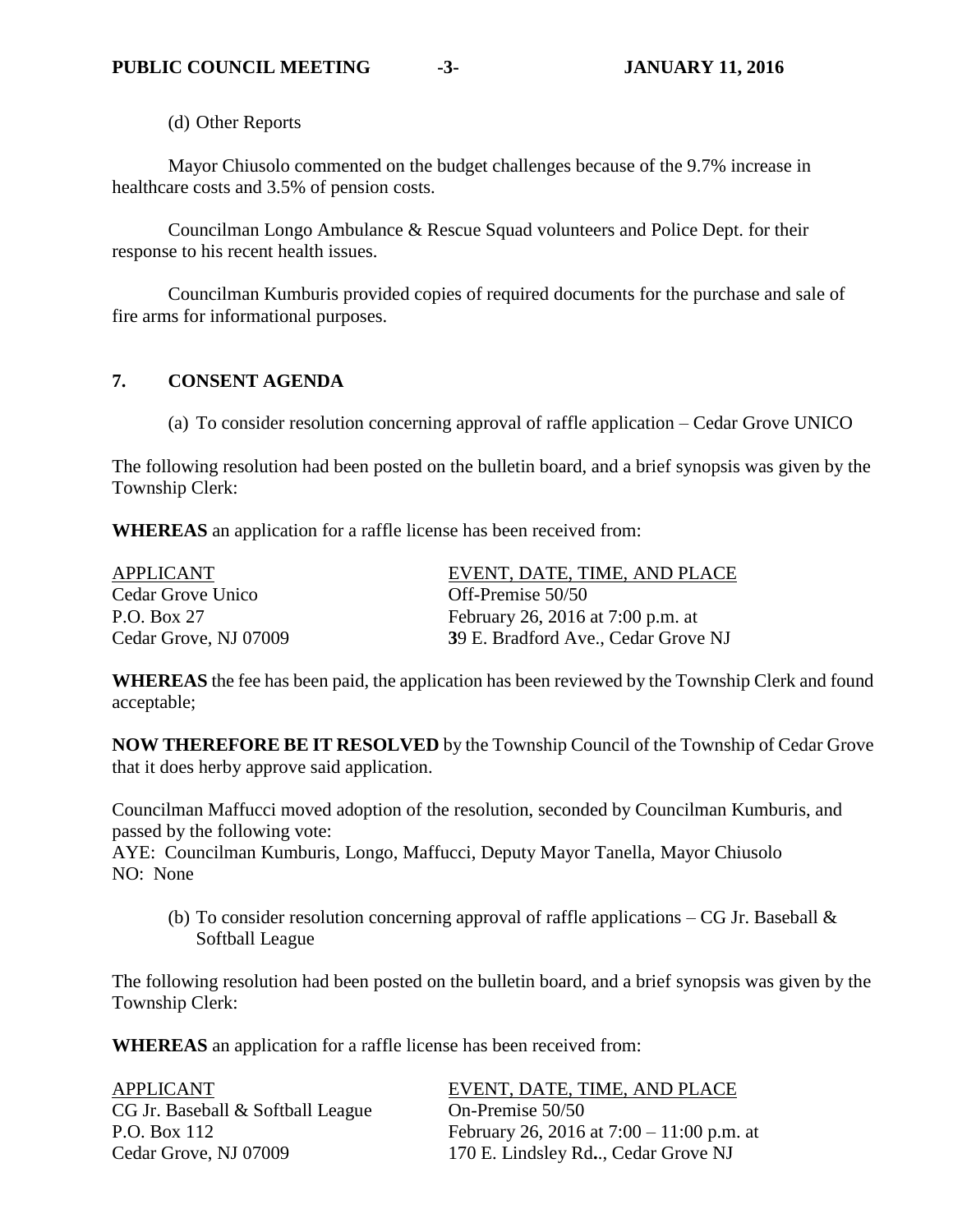CG Jr. Baseball & Softball League On-Premise Draw P.O. Box 112 February 26, 2016 at 7:00 – 11:00 p.m. at Cedar Grove, NJ 07009 170 E. Lindsley Rd**.**., Cedar Grove NJ

**WHEREAS** the fees have been paid, the applications has been reviewed by the Township Clerk and found acceptable;

**NOW THEREFORE BE IT RESOLVED** by the Township Council of the Township of Cedar Grove that it does herby approve said applications.

Councilman Maffucci moved adoption of the resolution, seconded by Councilman Kumburis, and passed by the following vote:

AYE: Councilman Kumburis, Longo, Maffucci, Deputy Mayor Tanella, Mayor Chiusolo NO: None

(c) To consider resolution concerning renewal of Amusement Device License

The following resolution had been posted on the bulletin board, and a brief synopsis was given by the Township Clerk:

**WHEREAS**, the following entities has applied for renewal of their Amusement Device License for 2016:

## **APPLICANT LICENSE FOR**

Down Neck LLC Video Games & Juke Box

**WHEREAS**, the applications have been reviewed, the fees have been paid, and the Fire Prevention Bureau, Code Enforcement Official, the Police Department have all made inspections and certify that the above locations comply with local ordinances;

**NOW, THEREFORE, BE IT RESOLVED** by the Township Council of the Township of Cedar Grove that the Township Clerk be directed to renew the licenses of the above-named establishments.

Councilman Maffucci moved adoption of the resolution, seconded by Councilman Kumburis, and passed by the following vote: AYE: Councilman Kumburis, Longo, Maffucci, Mayor Chiusolo NO: None ABSTAIN: Deputy Mayor Tanella

#### **8. NEW BUSINESS**

(a) To consider introduction of Pending Ordinance #16-790 Amending Chapter 268 of the Township Code entitled "Zoning" to prohibit sale of weapons by home occupation

The clerk read the Ordinance by title only: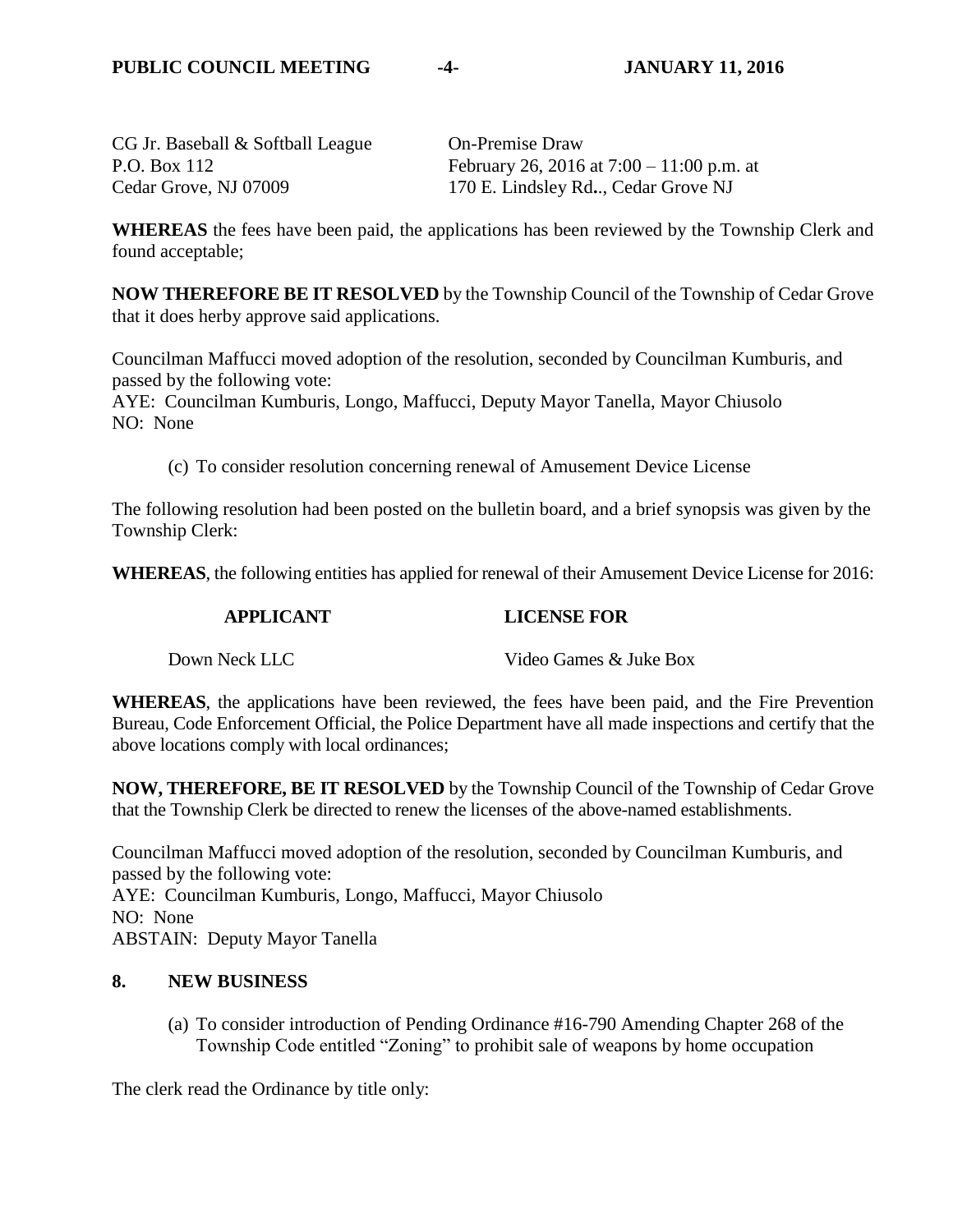## **AN ORDINANCE AMENDING PART II ENTITLED "GENERAL LEGISLATION," CHAPTER 268 ENTITLED "ZONING," ARTICLE IV ENTITLED "GENERAL REGULATIONS"**

Deputy Mayor Tanella requested to withdraw the ordinance and re-introduce at the next staff meeting following further discussion, to which the governing body agreed.

(b) To consider resolution concerning 2016 Police Salaries

The following resolution has been posted on the bulletin board, and a brief synopsis was given by the Township Clerk:

**WHEREAS**, the Township of Cedar Grove did adopt Ordinance No. 15-789 fixing salary grades and ranges, wages and fees of the officers of the Cedar Grove Police Department of the Township of Cedar Grove; and

**WHEREAS**, said ordinance provides that the Township Council shall, by resolution, fix the salary of each officer within the salary ranges as set forth in Section One of the Salary Ordinance.

**NOW, THEREFORE BE IT RESLOVED** by the Township Council of the Township of Cedar Grove, that the salaries as hereinafter enumerated shall constitute the salaries for the Fiscal Year 2016, which shall become effective January 1, 2016 for officers of the Cedar Grove Police Department covered under Section One of the Salary Ordinance.

Councilman Maffucci moved adoption of the resolution, seconded by Deputy Mayor Tanella, and passed by the following vote:

AYE: Councilman Kumburis, Longo, Maffucci, Deputy Mayor Tanella, Mayor Chiusolo NO: None

(c) To consider resolution concerning tax reductions granted by Tax Court of New Jersey

The following resolution has been posted on the bulletin board, and a brief synopsis was given by the Township Clerk:

**WHEREAS,** the Tax Collector of the Township of Cedar Grove has determined that action is required as a result of tax reductions granted by the Tax Court of New Jersey;

**WHEREAS,** the Tax Collector has certified to the foregoing as well as to the amount of the tax cancellations, which are set forth along with the name and address of the taxpayer.

**NOW, THEREFORE, BE IT RESOLVED**, by the Township Council of the Township of Cedar Grove that the required tax cancellations and refunds be made:

|       |   | 2013 Tax Reductions Granted by the Tax Court of New Jersey |                          |
|-------|---|------------------------------------------------------------|--------------------------|
|       |   |                                                            | <b>Tax Cancellations</b> |
| Block |   | Lot Owner & Location                                       | and Tax Refund           |
| 36    | h | Prakash Atuk & Ratnam Jain                                 | \$374.69                 |
|       |   | 54 Forest Hills Way                                        |                          |
|       |   | Cedar Grove, NJ 07009                                      |                          |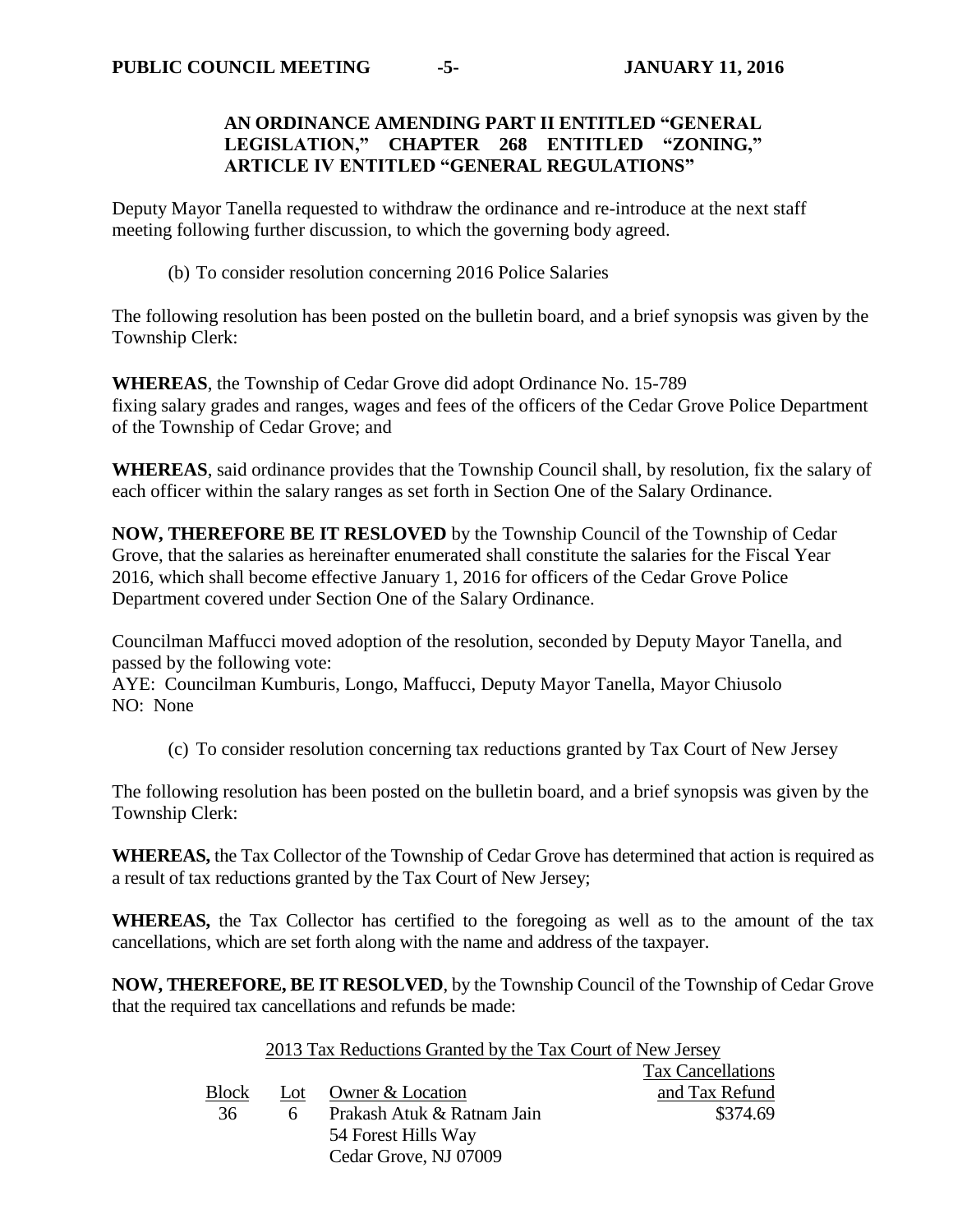Tax Cancellations

#### 320 328 Jack & Ewa Mroz 1 Jennie Court Cedar Grove, NJ 07009 \$860.95

#### 2015 Tax Reductions Granted by the Tax Court of New Jersey

|       |          |                            | тая сансенаноны |
|-------|----------|----------------------------|-----------------|
| Block | Lot      | Owner & Location           | and Tax Refund  |
| 36    | <b>6</b> | Prakash Atuk & Ratnam Jain | \$392.70        |
|       |          | 54 Forest Hills Way        |                 |
|       |          | Cedar Grove, NJ 07009      |                 |

Deputy Mayor Tanella moved adoption of the resolution, seconded by Councilman Longo, and passed by the following vote:

AYE: Councilman Kumburis, Longo, Maffucci, Deputy Mayor Tanella, Mayor Chiusolo NO: None

(d) To consider resolution concerning 2016 Cash Management Plan

The following resolution has been posted on the bulletin board, and a brief synopsis was given by the Township Clerk:

## **CASH MANAGEMENT PLAN**

**BE IT RESOLVED** by the Township Council of the Township of Cedar Grove, County of Essex, that for the year 2016, the following shall serve as the cash management plan of the Township of Cedar Grove.

1. Cash Management and Investment Objectives

The Township of Cedar Grove objectives in this area are:

- A. Preservation of capital.
- B. Adequate safekeeping of assets.
- C. Maintenance of liquidity to meet operating needs.

D. Diversification of the Township's portfolio to minimize risks associated with individual investments.

E. Investment of assets in accordance with State and Federal Laws and regulations.

#### 2. Designation of Official Depositories

1. The following Government Unit Depository Protection Act approved banks are authorized depositories for deposit of funds:

| <b>PNC Bank</b>        | 570 Pompton Avenue, Cedar Grove, N.J. |
|------------------------|---------------------------------------|
| TD Bank                | 85 Pompton Avenue, Cedar Grove, N.J.  |
| <b>Bank of America</b> | 508 Pompton Avenue, Cedar Grove, N.J. |
| Santander              | 532 Pompton Avenue, Cedar Grove, N.J. |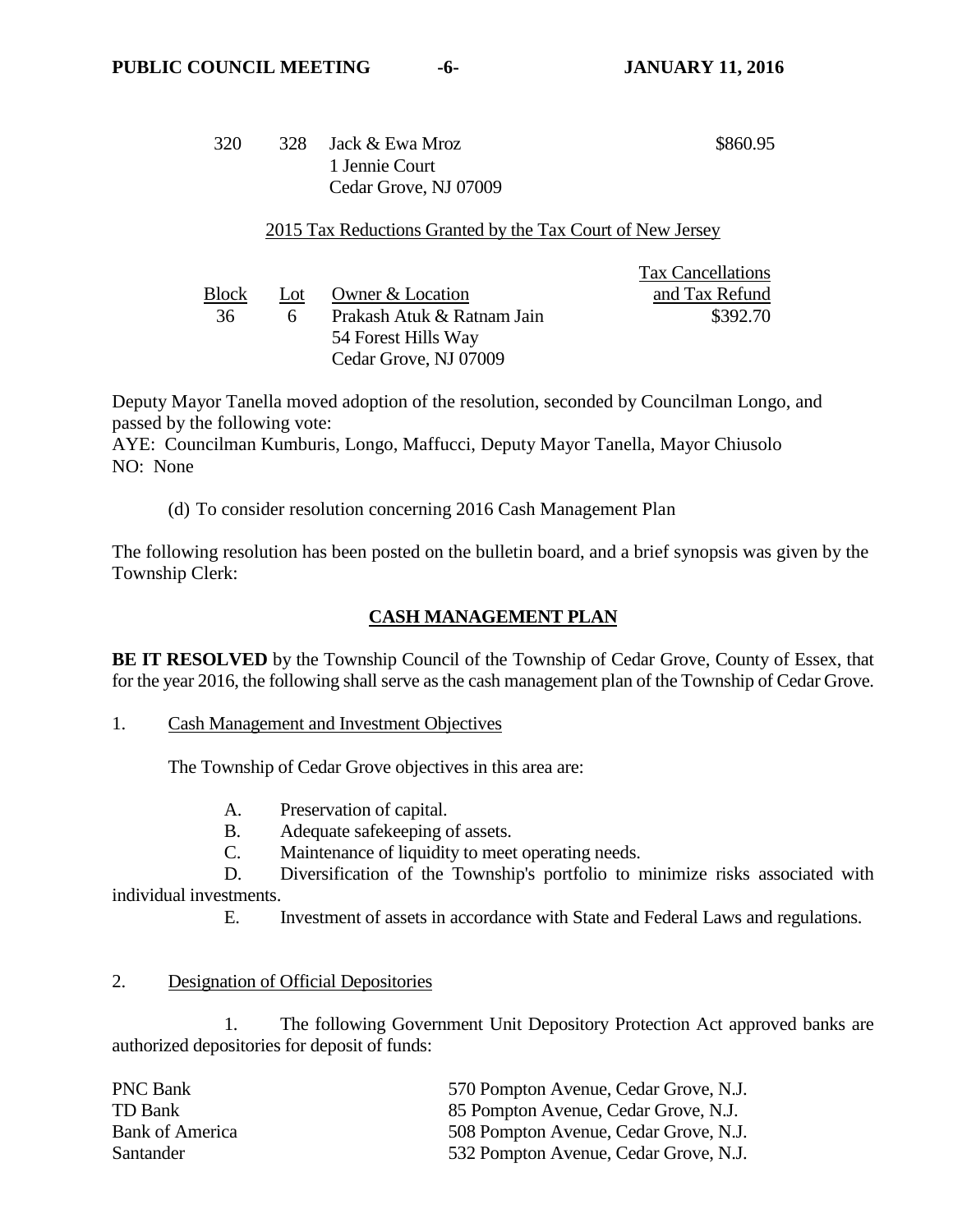| <b>State Street Bank and Trust</b>    |
|---------------------------------------|
| P.O. Box 5994, Boston MA 02206-5994   |
| 491 Pompton Avenue, Cedar Grove, N.J. |
| 310 Pompton Avenue, Cedar Grove, N.J. |
| 1027 Pompton Avenue, Cedar Grove, NJ  |
| 664 Pompton Avenue, Cedar Grove, NJ   |
|                                       |

2. Designated official depositories are required to submit to the Chief Financial Officer, a copy of the Governmental Unit Deposit Protection Act Notification of eligibility, which is filed semi-annually with the Department of Banking each June 30th and December 31st of each year.

## 3. CASH MANAGEMENT

1. All funds shall be deposited within 48 hours of receipt in accordance with N.J.S.A.  $40A:5-15.$ 

2. The Chief Financial Officer shall minimize the possibility of idle cash accumulating in accounts by assuring that the amounts in excess of negotiated compensating balances are kept in interest bearing accounts or promptly swept into the investment portfolio.

3. The method of calculating banking fees and compensating balances shall be reviewed on a monthly basis.

4. Investment decisions shall be guided by the cash flow projections prepared by the Chief Financial Officer.

#### 4. PERMISSIBLE INVESTMENTS

1. Bonds or other obligations of the United States of America or obligations guaranteed the United States of America.

2. Government money market mutual funds.

3. Any federal agency or instrumentality obligation authorized by Congress that matures within 397 days from the date of purchase, and has a fixed rate of interest not dependent on any index or external factors.

4. Bonds or other obligations of the local unit or school districts of which the local unit is a part.

5. Any other obligations with maturities not exceeding 397 days, as permitted by the Division of Investments.

- 6. Local Government investment pools.
- 7. New Jersey Cash Management Fund
- 8. Repurchase agreements of fully collateralized securities.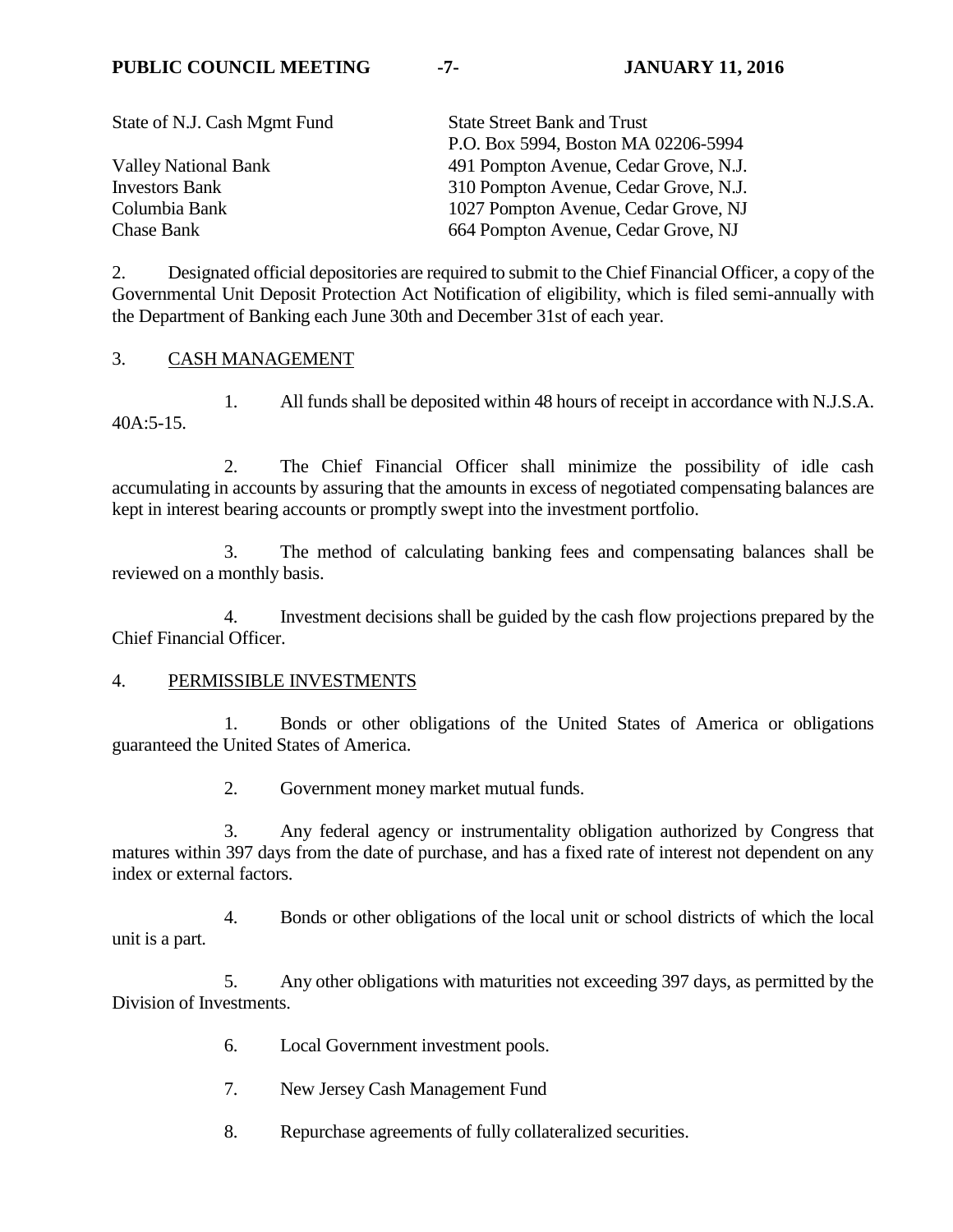#### 5. AUTHORITY FOR INVESTMENT MANAGEMENT

1. The Chief Financial Officer is authorized and directed to make investments on behalf of the Township. All investment decisions shall be consistent with this plan and all appropriate regulatory constraints.

#### 6. SAFEKEEPING

1. Securities purchased on behalf of the Township shall be delivered electronically or physically to the Township's custodial bank, which shall maintain custodial and/or safekeeping accounts for such securities on behalf of the Township.

#### 7. AUDIT

1. The Cash Management Plan shall be subject to annual audit conducted pursuant to N.J.S.A. 40A:5-14.

Councilman Longo moved adoption of the resolution, seconded by Councilman Maffucci, and passed by the following vote:

AYE: Councilman Kumburis, Longo, Maffucci, Deputy Mayor Tanella, Mayor Chiusolo NO: None

(e) To consider resolution concerning Petty Cash Funds

The following resolution has been posted on the bulletin board, and a brief synopsis was given by the Township Clerk:

**BE IT RESOLVED** that the Township Council of the Township of Cedar Grove hereby authorizes the establishment of a petty cash fund for the following departments in the amounts set forth effective January 1, 2016.

| <b>Finance Department</b>     | \$120.00 |
|-------------------------------|----------|
| <b>Engineering Department</b> | \$100.00 |
| <b>Police Department</b>      | \$100.00 |
| Library                       | \$100.00 |
| Recreation                    | \$60.00  |

**WHEREAS,** a check will be drawn by the Treasurer of the Township of Cedar Grove establishing a petty cash fund, which will not be charged to a budget appropriation, but will create an asset on the Current Fund Balance Sheet known as "Cash-Petty Cash Fund".

**NOW, THEREFORE, BE IT RESOLVED** by the Township Council of the Township of Cedar Grove, Essex County, New Jersey, in accordance with N.J.S.A. 40A:5-21 that petty cash funds be established in the aggregate of \$480.00.

Deputy Mayor Tanella moved adoption of the resolution, seconded by Councilman Maffucci, and passed by the following vote:

AYE: Councilman Kumburis, Longo, Maffucci, Deputy Mayor Tanella, Mayor Chiusolo NO: None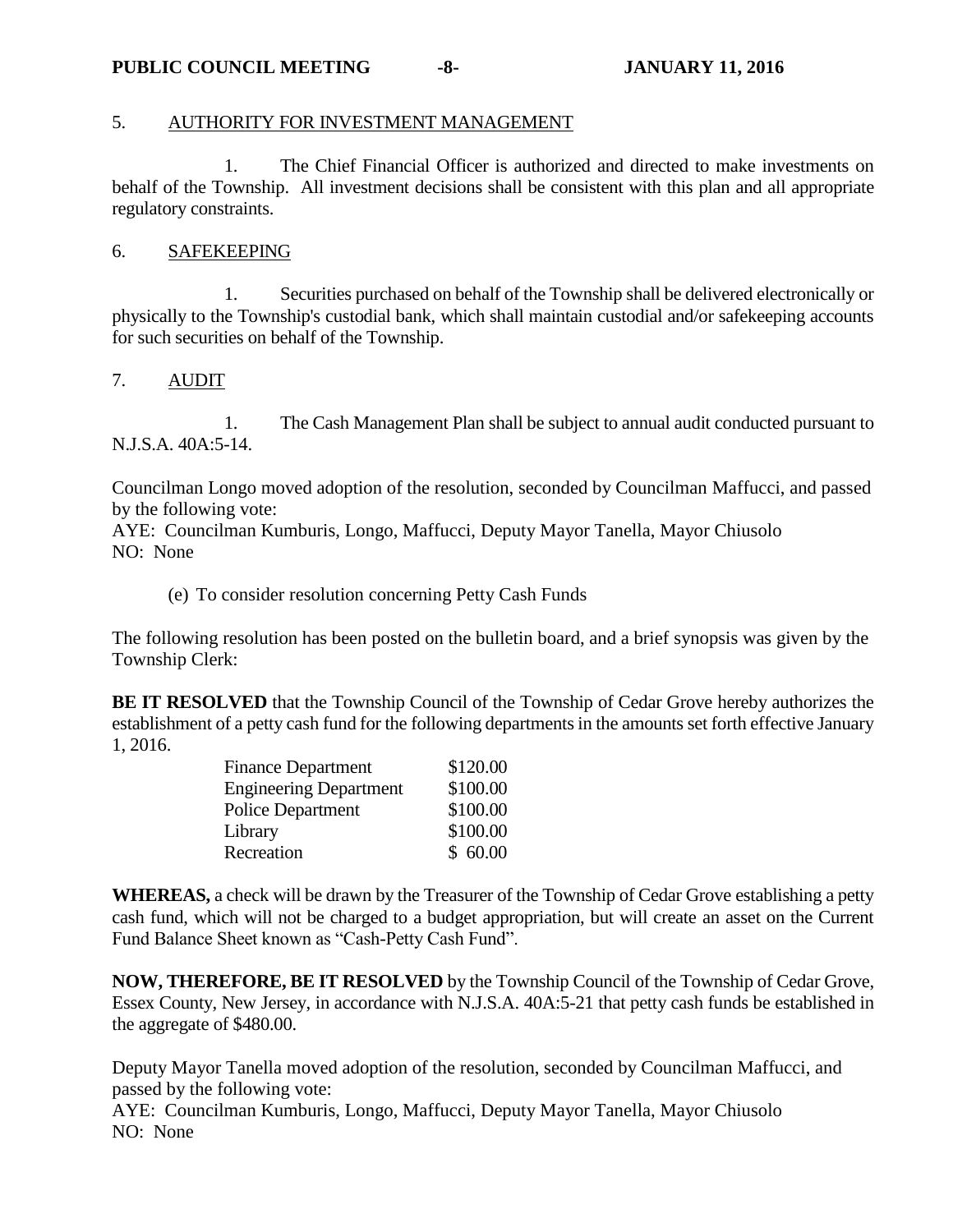(f) To consider resolution concerning Tax Sale Certificate Redemption

The following resolution has been posted on the bulletin board, and a brief synopsis was given by the Township Clerk:

**WHEREAS,** in accordance with N.J.S.A. 54:5-54 provides that the Tax Collector shall provide to any party entitled to redeem a Tax Sale Certificate two calculations of the amount required for redemption within a calendar year at no cost. For each subsequent calculation requested from the Tax Collector there shall be a fee of \$50.00; and

**WHEREAS,** in accordance with N.J.S.A. 54:5-97.1 provides that the Tax Collector shall charge a lienholder of a Tax Sale Certificate a fee of \$50.00 for the calculation of the amount due to redeem the Tax Sale Certificate.

**NOW, THEREFORE, BE IT RESOLVED**, by the Township Council of the Township of Cedar Grove, that the Tax Collector is hereby authorized to provide to any party entitled to redeem a Tax Sale Certificate two calculations of the amount required for redemption within a calendar year at no cost. For each subsequent calculation requested from the Tax Collector there shall be a fee of \$50.00. The Tax Collector is hereby authorized to charge a lienholder of a Tax Sale Certificate a fee of \$50.00 for the calculation of the amount due to redeem the Tax sale Certificate.

Deputy Mayor Tanella moved adoption of the resolution, seconded by Councilman Kumburis, and passed by the following vote:

AYE: Councilman Kumburis, Longo, Maffucci, Deputy Mayor Tanella, Mayor Chiusolo NO: None

(g) To consider resolution concerning Delinquent Taxes Interest Rate

The following resolution has been posted on the bulletin board, and a brief synopsis was given by the Township Clerk:

**WHEREAS,** N.J.S.A. 54:4-67 regulates the due dates for the payment of taxes and authorizes the rate of interest for delinquent payment of taxes, and authorizes a grace period not exceeding ten (10) days;

**NOW, THEREFORE, BE IT RESOLVED**, by the Township Council of the Township of Cedar Grove, that the Tax Collector is hereby authorized to allow a period of ten (10) days grace from the quarterly tax due date before charging interest; and

**BE IT FURTHER RESOLVED** that the rate of interest to be charged for the payment of taxes, assessments, and property maintenance when they become delinquent shall be at the rate of eight percent (8%) per annum on the first \$1,500.00 of the delinquency, eighteen percent (18%) per annum of any amount in excess of \$1,500.00, and an additional six percent (6%) penalty for a delinquency over \$10,000.00 if not paid prior to the end of the calendar year.

**BE IT FURTHER RESOLVED** that this resolution will take effect January 1, 2016.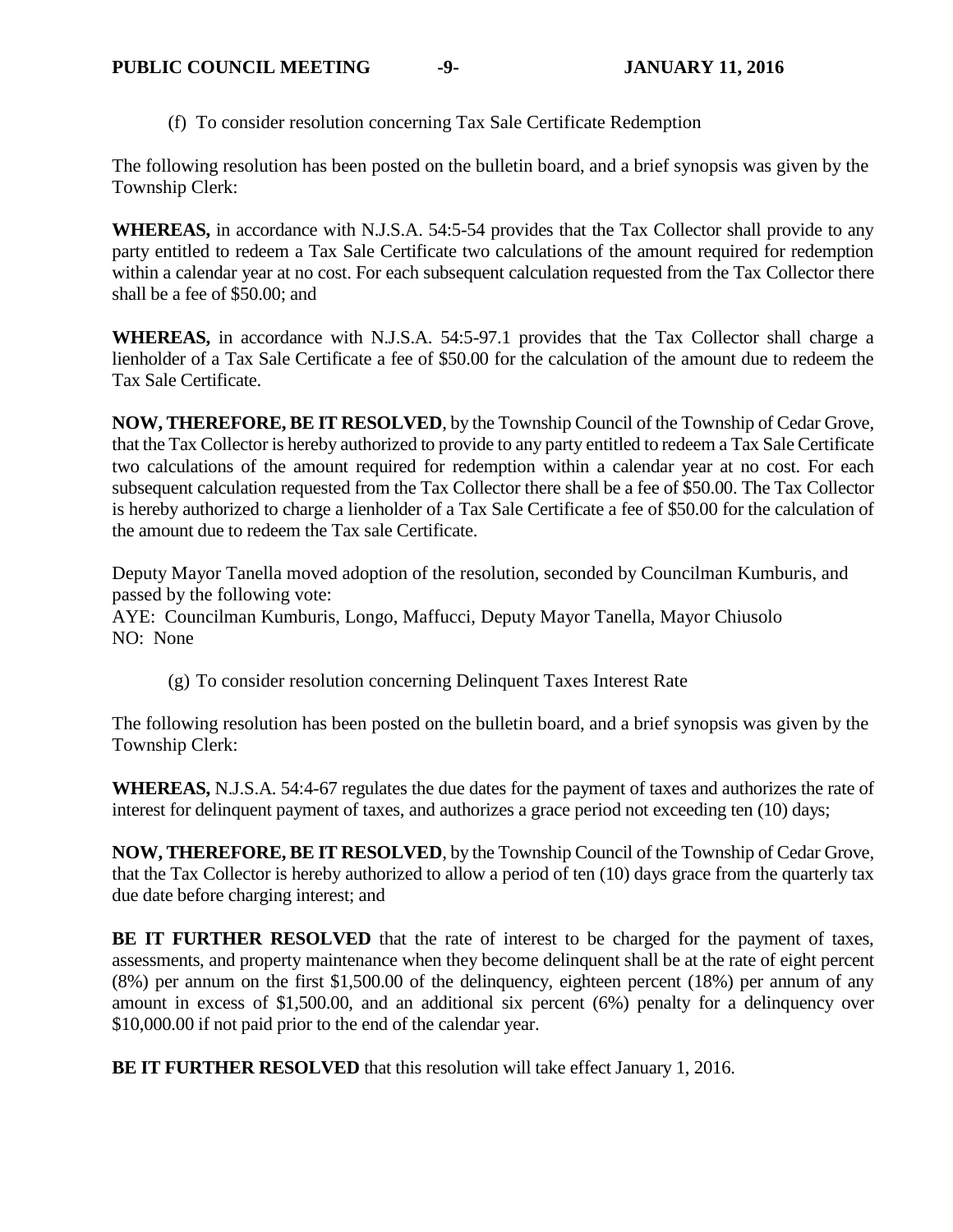Councilman Maffucci moved adoption of the resolution, seconded by Councilman Kumburis, and passed by the following vote:

AYE: Councilman Kumburis, Longo, Maffucci, Deputy Mayor Tanella, Mayor Chiusolo NO: None

(h) To consider resolution concerning 2016 Temporary Budget

The following resolution has been posted on the bulletin board, and a brief synopsis was given by the Township Clerk:

**WHEREAS**, pursuant to N.J.S.A. 40A:4-19 the Township of Cedar Grove is authorized to make temporary appropriations sufficient to cover commitments made during the period January 1, 2016 to the date of the adoption of annual budget; and

**WHEREAS**, the total of such temporary appropriations, pursuant to N.J.S.A. 40A:4-19 shall not exceed twenty-six and one-quarter per centum (26.25) of the total of the 2015 annual budget, less certain appropriations;

**NOW, THEREFORE, BE IT RESOLVED** by the Township of Cedar Grove, County of Essex, New Jersey, that the following shall constitute the Temporary Budget for the Township of Cedar Grove for fiscal year 2016:

| <b>APPROPRIATIONS</b>       | ACCOUNT NO. | <b>SALARIES</b><br><b>AND WAGES</b> | <b>OTHER</b><br><b>EXPENSES</b> |
|-----------------------------|-------------|-------------------------------------|---------------------------------|
| <b>CURRENT FUND</b>         |             |                                     |                                 |
| <b>General Government</b>   |             |                                     |                                 |
| <b>Township Council</b>     | $1 - 105$   | \$                                  | \$2,000.00                      |
| <b>Township Manager</b>     | $1 - 106$   | 32,600.00                           | 1,000.00                        |
| <b>Township Clerk</b>       | $1 - 107$   | 22,300.00                           | 6,000.00                        |
| Elections                   | $1 - 110$   |                                     | 500.00                          |
| <b>Treasurer-Controller</b> | $1 - 115$   | 32,000.00                           | 8,000.00                        |
| <b>Assessment of Taxes</b>  | $1 - 102$   | 15,900.00                           | 4,500.00                        |
| <b>Collection of Taxes</b>  | $1 - 130$   | 15,500.00                           | 2,000.00                        |
| <b>Legal Services</b>       | $1 - 140$   |                                     | 25,000.00                       |
| <b>Municipal Court</b>      | $1 - 145$   | 25,000.00                           | 8,000.00                        |
| <b>Municipal Prosecutor</b> | $1 - 150$   |                                     | 3,500.00                        |
| <b>Public Defender</b>      | $1 - 151$   |                                     | 1,000.00                        |
| <b>Annual Audit</b>         | $1 - 154$   |                                     | 5,000.00                        |
| <b>Engineering Services</b> | $1 - 155$   | 5,000.00                            | 4,000.00                        |
| Public Blgs. & Grounds      | $1 - 160$   | 12,000.00                           | 20,000.00                       |
| <b>Planning Board</b>       | $1 - 165$   | 6,800.00                            | 1,500.00                        |
| Zoning Board                | $1 - 170$   | 6,800.00                            | 1,500.00                        |
| <b>Shade Trees</b>          | $1 - 175$   |                                     | 2,000.00                        |
| Environmental Comm.         | $1 - 180$   |                                     | 50.00                           |

#### 2016 TEMPORARY MUNICIPAL BUDGET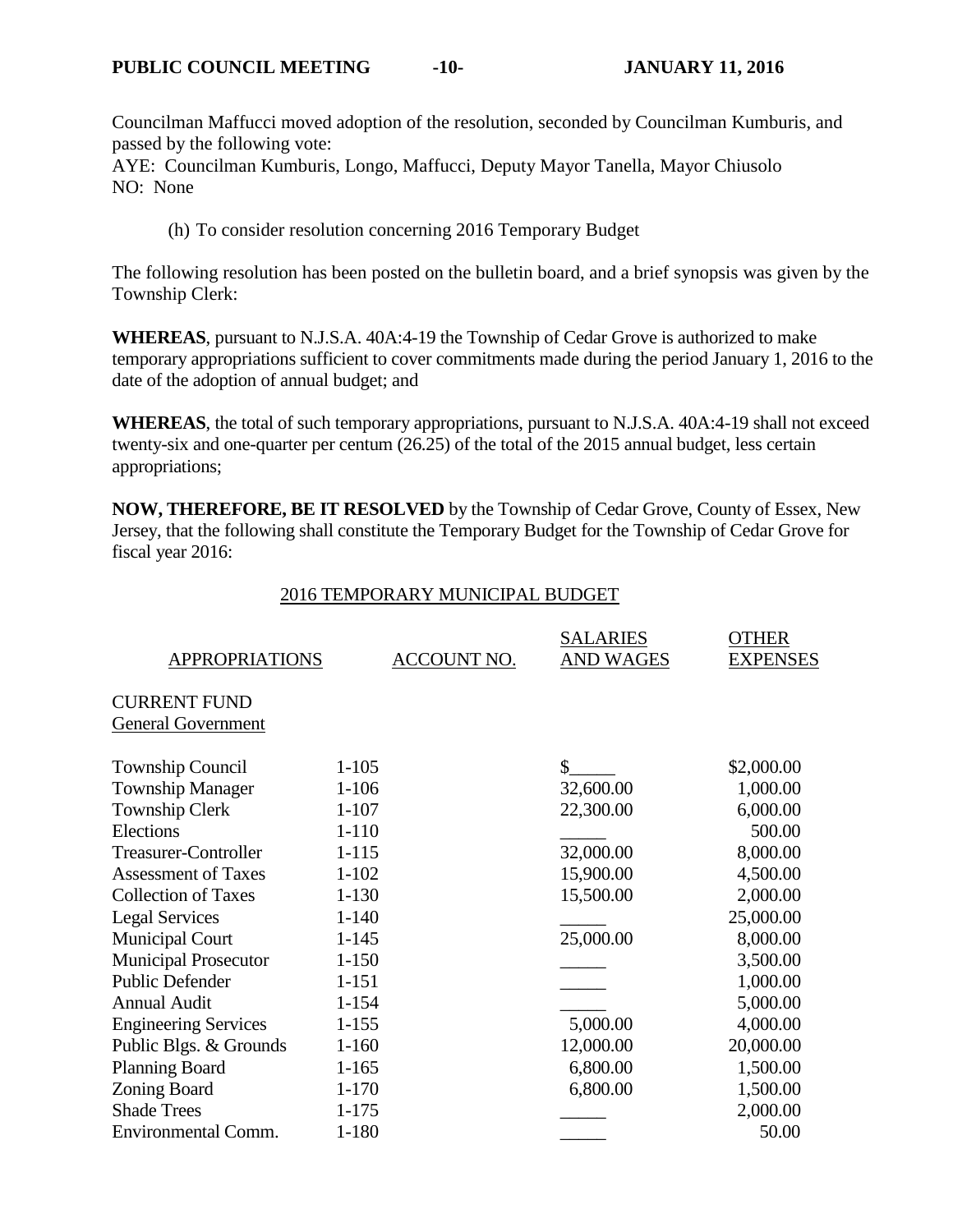|                                     |                    | <b>SALARIES</b>  | <b>OTHER</b>    |
|-------------------------------------|--------------------|------------------|-----------------|
| <b>APPROPRIATIONS</b>               | <b>ACCOUNT NO.</b> | <b>AND WAGES</b> | <b>EXPENSES</b> |
| <b>Historical Society</b>           | $1 - 185$          |                  | 100.00          |
| Ins.-Surety Bond Prem.              | $1 - 190$          |                  | 2,071.00        |
| Ins.-Group Insurance                | $1 - 190$          |                  | 250,943.00      |
| Ins.-Workmans Comp.                 | $1 - 190$          |                  | 50,000.00       |
| <b>Ins.-Other Premiums</b>          | $1 - 190$          |                  | 50,000.00       |
| Ins.-Self Insurance                 | $1 - 190$          |                  | 100.00          |
| <b>Public Safety</b>                |                    |                  |                 |
| Fire                                | $1 - 205$          |                  | 31,000.00       |
| <b>Municipal Alliance Grant</b>     | 1-1212             | 500.00           | 1,000.00        |
| <b>First Aid Organization</b>       | $1 - 215$          |                  | 10,000.00       |
| Police                              | $1 - 210$          | 2,108,411.00     | 53,000.00       |
| <b>Emergency Mgmt.</b>              | $1 - 220$          |                  | 50.00           |
| Inspection of Bldgs.                | $1 - 255$          | 22,600.00        | 4,300.00        |
| <b>Inspection of Plumbing</b>       | 1-256              | 2,400.00         | 100.00          |
| Electric Sub-Code                   | 1-259              | 4,000.00         | 1,000.00        |
| <b>Streets &amp; Roads</b>          |                    |                  |                 |
| Road Repair& Maintenance            | $1 - 305$          | 60,000.00        | 15,000.00       |
| Equip. Repair & Maintenance         | 1-310              | 12,000.00        | 6,000.00        |
| <b>Snow Removal</b>                 | 1-315              | 17,500.00        | 42,350.00       |
| <b>Vehicle Maintenance</b>          | $1 - 650$          |                  | 20,000.00       |
| Utility Exp. & Bulk Purchases 1-820 |                    |                  | 60,000.00       |
| <b>Health and Welfare</b>           |                    |                  |                 |
| <b>Board of Health</b>              | $1 - 510$          | 10,400.00        | 10,000.00       |
| Sr. Citizen Trans.                  | 1-516              | 4,700.00         | 2,600.00        |
| <b>Animal Control</b>               | $1 - 511$          |                  | 3,600.00        |
| <b>Non-Public Nursing Services</b>  | 1-509              |                  | 3,000.00        |
| Recreation & Education              |                    |                  |                 |
| Library                             | $1 - 601$          | 60,000.00        | 29,000.00       |
| Parks & Playgrounds                 | $1 - 605$          | 28,500.00        | 10,000.00       |
| Recreation                          | $1 - 615$          | 27,000.00        | 12,000.00       |
| Miscellaneous                       |                    |                  |                 |
| Contingency                         | 1-701              |                  | 800.00          |
| <b>Statutory Expenditures</b>       |                    |                  |                 |
| F.I.C.A.                            | 1-901              |                  | 62,000.00       |
| Debt Service                        | 1-805              |                  | 1,000,000.00    |
| TOTAL CURRENT FUND                  |                    | \$2,531,911.00   | \$1,825,564.00  |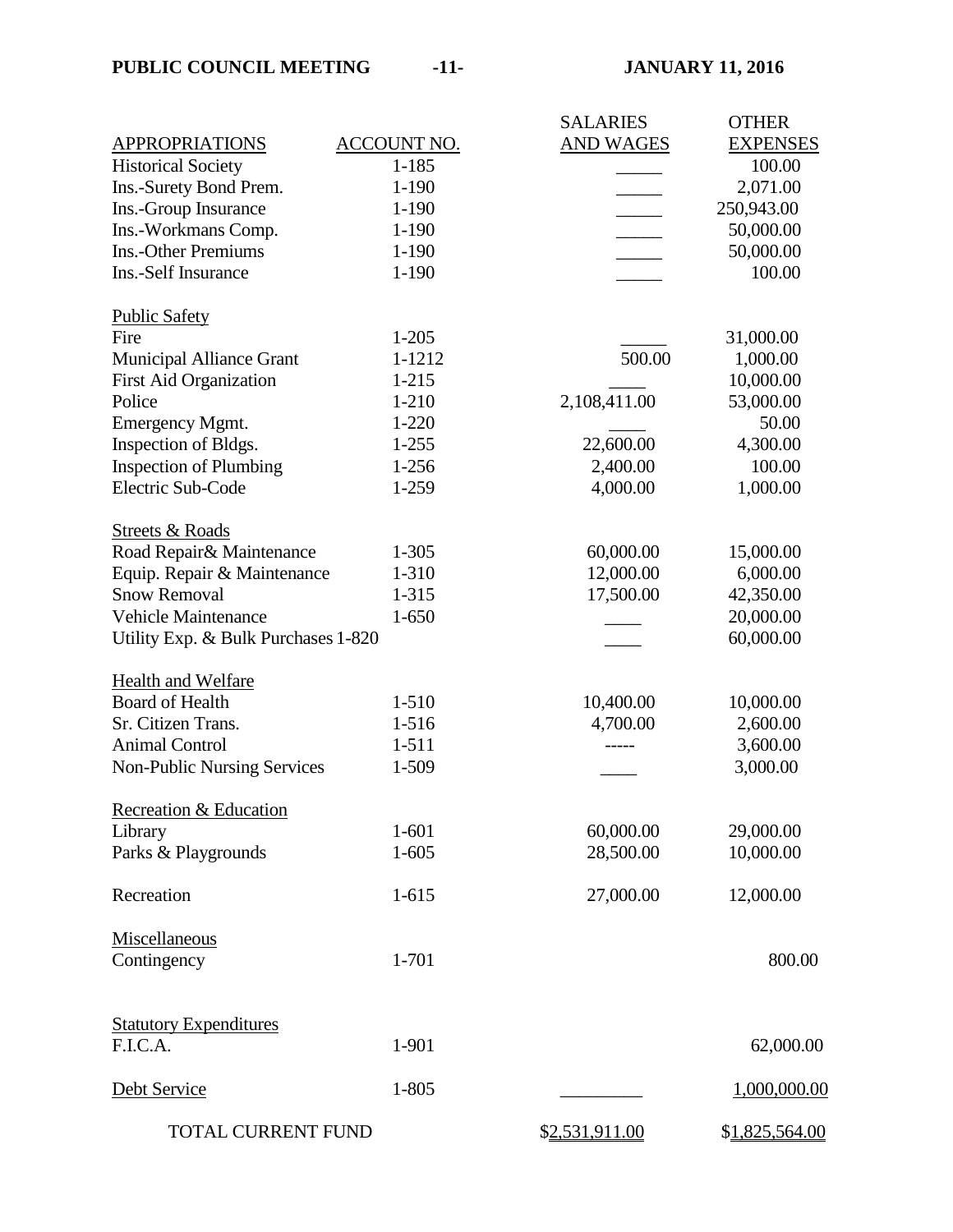|                                        |        | <b>SALARIES</b><br><b>AND WAGES</b> | <b>OTHER</b><br><b>EXPENSES</b> |
|----------------------------------------|--------|-------------------------------------|---------------------------------|
| <b>Water Utility Fund</b>              |        |                                     |                                 |
| <b>Operating Appropriations</b>        | 3-4100 | \$126,116.00                        | \$335,055.00                    |
| <b>Statutory Expenditures</b>          | 3-4220 |                                     | 15,000.00                       |
| Debt Service                           | 3-4210 |                                     | 140,000.00                      |
| <b>TOTAL WATER UTILITY</b>             |        | \$126,116.00                        | \$490,055.00                    |
| <b>Sewer Utility Fund</b>              |        |                                     |                                 |
| <b>Operating Appropriations</b>        | 4-5100 | \$122,851.00                        | \$385,309.00                    |
| <b>Statutory Expenditures</b>          | 4-5220 |                                     | 14,500.00                       |
| Debt Service                           | 4-5210 |                                     | 250,000.00                      |
| <b>TOTAL SEWER UTILITY</b>             |        | \$122,851.00                        | \$649,809.00                    |
| <b>Swimming Pool Utility Fund</b>      |        |                                     |                                 |
| <b>Operating Appropriations</b>        | 5-6100 | \$36,132.00                         | \$67,756.00                     |
| <b>Statutory Expenditures</b>          | 5-6220 |                                     | 4,000.00                        |
| Debt Service                           | 5-6210 |                                     | 95,000.00                       |
| <b>TOTAL SWIMMING POOL UTILITY</b>     |        | \$36,132.00                         | \$166,756.00                    |
| <b>Solid Waste Collection District</b> |        |                                     |                                 |
| <b>Operating Appropriations</b>        | 9-9950 | \$27,484.00                         | \$436,004.00                    |
| <b>Statutory Expenditures</b>          | 9-9220 |                                     | 1,500.00                        |
| TOTAL SOLID WASTE COLL. DISTRICT       |        | \$27,484.00                         | \$437,504.00                    |

Deputy Mayor Tanella moved adoption of the resolution, seconded by Councilman Maffucci, and passed by the following vote:

AYE: Councilman Kumburis, Longo, Maffucci, Deputy Mayor Tanella, Mayor Chiusolo NO: None

(i) To consider resolution concerning person-to-person transfer of ABC license

The following resolution had been posted on the bulletin board, and a brief synopsis was given by the Township Clerk:

**WHEREAS**, an application has been filed for a person to person transfer of Plenary Retail Consumption License No. 0704-33-011-006, heretofore issued to The Gourmet Group LLC for premises located at 505 Pompton Avenue, Cedar Grove, New Jersey;

**WHEREAS**, the submitted application form is complete in all respects, the transfer fees have been paid, and the license has been properly renewed for the current license term;

**WHEREAS**, the applicant is qualified to be licensed according to all standards established by Title 33 of the New Jersey Statutes, regulations promulgated thereunder, as well as pertinent local ordinances and conditions consistent with Title 33;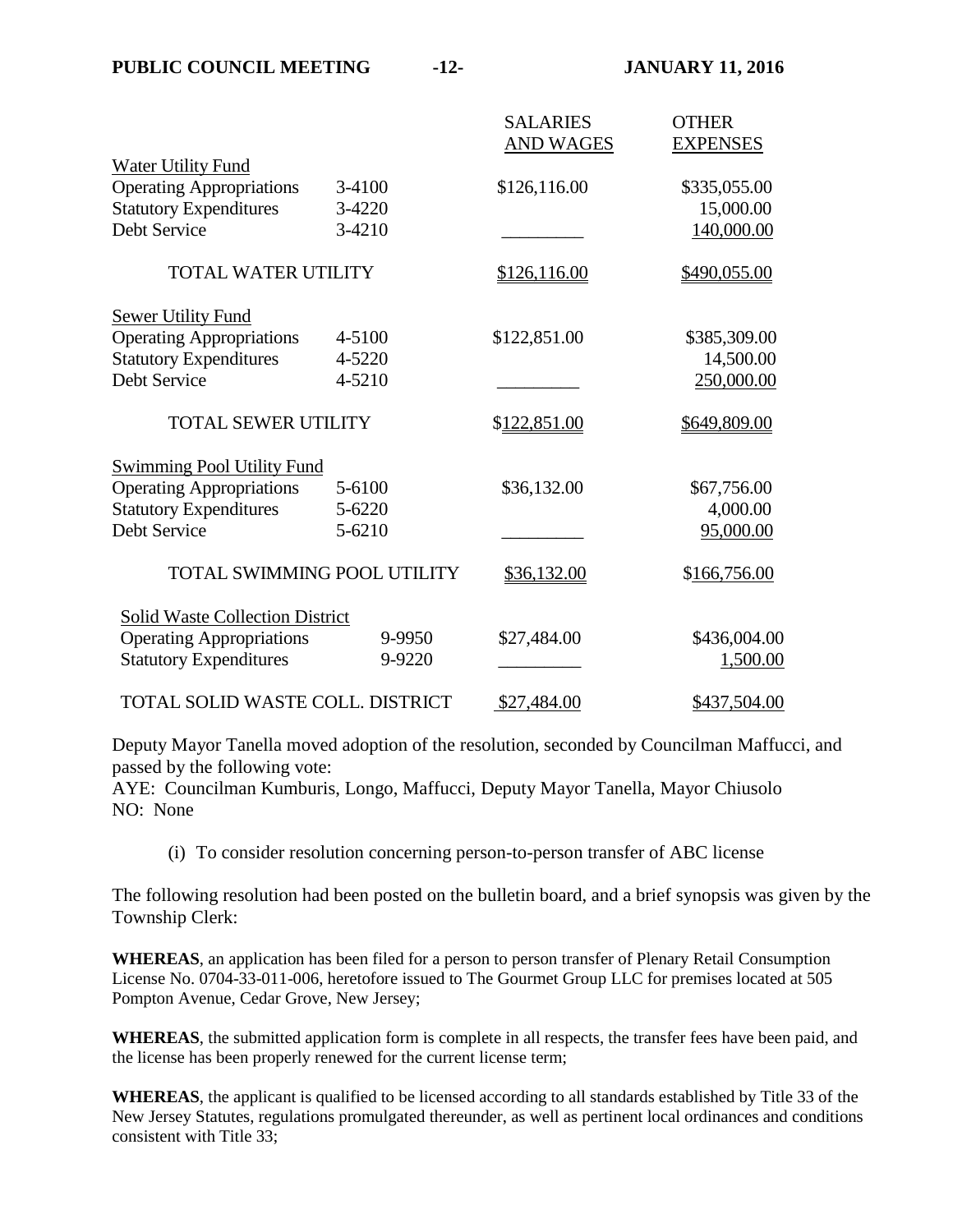**WHEREAS**, the applicant has disclosed and the issuing authority reviewed the source of all funds used in the purchase of the license and the licensed business and all additional financing obtained in connection with the license business;

**NOW, THEREFORE, BE IT RESOLVED** that the Township Council of the Township of Cedar Grove does hereby approve, effective January 12, 2016 the transfer of the aforesaid Plenary Retail Consumption License to Caidie LLC, and does hereby direct the Township Clerk to endorse the license certificate to the new ownership as follows: "This license, subject to all its terms and conditions, is hereby transferred to Caidie LLC effective January 12, 2016."

Councilman Maffucci moved adoption of the resolution, seconded by Councilman Kumburis, and passed by the following vote:

AYE: Councilman Kumburis, Longo, Maffucci, Deputy Mayor Tanella, Mayor Chiusolo NO: None

## **9. APPROVAL OF BILLS**

The Bill Resolution was read by title and amount as follows:

BE IT RESOLVED by the Township Council of the Township of Cedar Grove, County of Essex, New Jersey, that the attached summary of bills having been duly audited and found correct be and they are thereby ordered paid and that warrants be drawn on the Treasurer in the aggregate amount of \$1,338,426.38

Deputy Mayor Tanella moved adoption of the resolution, seconded by Councilman Maffucci, and passed by the following vote:

AYE: Councilman Kumburis, Longo, Tanella, Deputy Mayor Tanella, Mayor Chiusolo NO: None

#### **10. CONTRACTS AND AGREEMENTS**

(a) To consider resolution awarding contract for engineering design services for fueling facility upgrade

The following resolution had been posted on the bulletin board, and a brief synopsis was given by the Township Clerk:

**WHEREAS,** The Township has a need for professional engineering design services for the DPW/Township Fueling Facility project; and

**WHEREAS,** pursuant to advertising duly made for a fair and open contract in accordance with N.J.S.A. 19:44A-20.1 et. seq., proposals were received and publicly opened by the Township Clerk on November 19, 2015 as follows; and

| PROPOSER             | AMOUNT    |
|----------------------|-----------|
| <b>CP</b> Engineers  | \$34,850. |
| Hatch Mott MacDonald | \$60,000. |

**WHEREAS,** the Municipal Engineer has recommended that a contract for the above referenced professional services be awarded to CP Engineers; and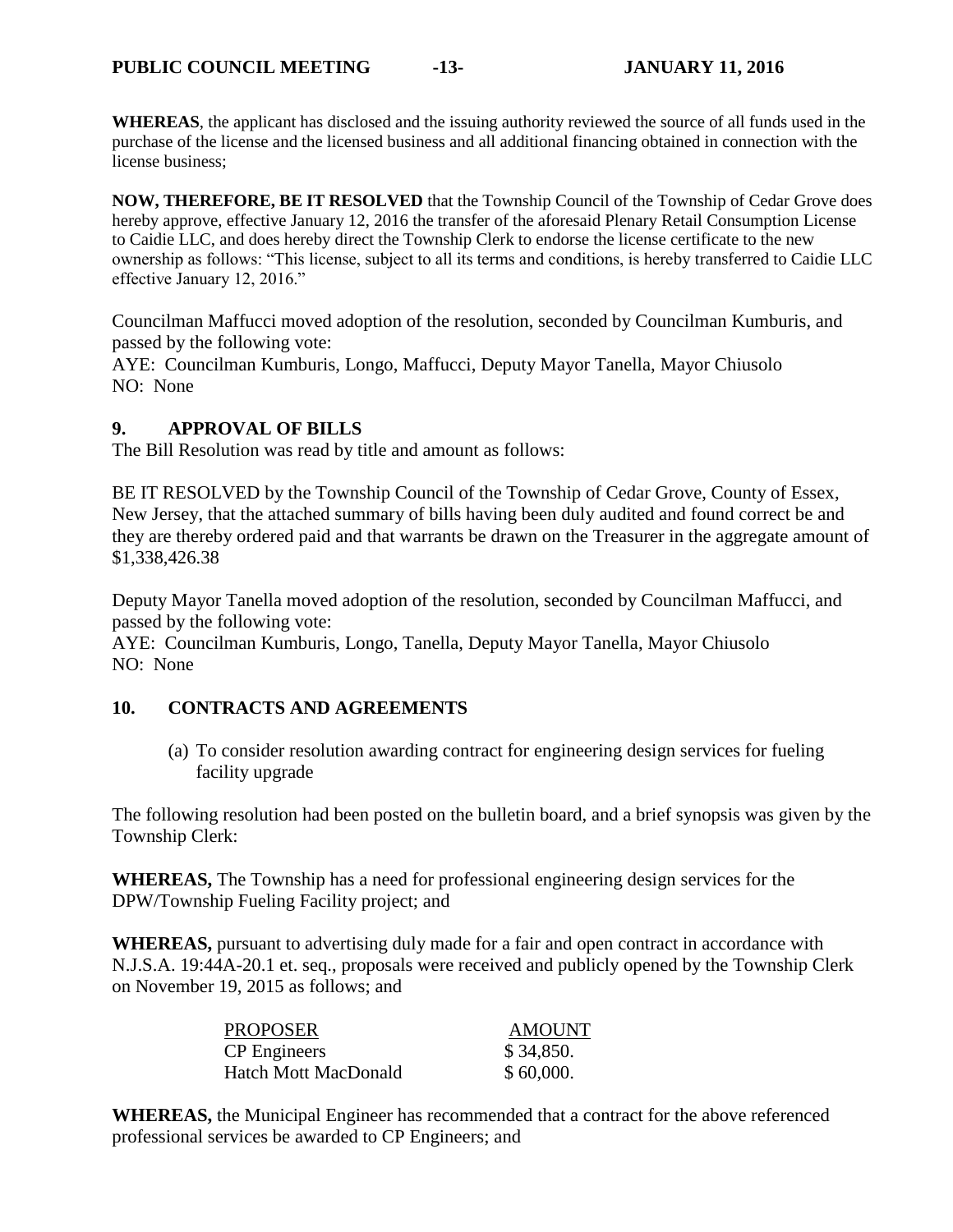**WHEREAS,** funds are now available for this purpose in Bond Ordinance No. 12-749.

**NOW, BE IT RESOLVED** by the Township Council of the Township of Cedar Grove, Essex County, New Jersey, as follows:

- 1. The Township manager is hereby authorized and directed to execute an agreement with CP Engineers of Sparta, NJ, for an amount not to exceed \$34,850.00 in accordance with the proposal dated November 17, 2015
- 2. This agreement is awarded as a "Professional Service" in accordance with N.J.S.A. 40A:11-5(1)(a) of the Local Public Contracts Law because of the technical of the professional services required for this project; and
- 3. A notice of this agreement shall be published in the Verona-Cedar Grove Times as required by law.

Councilman Maffucci moved adoption of the resolution, seconded by Deputy Mayor Tanella, and passed by the following vote:

AYE: Councilman Kumburis, Longo, Tanella, Deputy Mayor Tanella, Mayor Chiusolo NO: None

## **11. MEETING OPEN TO RESIDENTS OF THE TOWNSHIP WISHING TO BE HEARD ON ANY ITEM ON OR OFF THE AGENDA CONCERNING TOWNSHIP BUSINESS**

Mayor Chiusolo opened this portion of the meeting to anyone wishing to be heard.

Kate Hartwyk; Essex County Liaison – Ms. Hartwyk announced several upcoming Essex County events and provided corresponding contact information.

Charles D'Vico; 102 Holly Lane – Mr. D'Vico also identified himself as president of the Four Seasons Homeowners Association and inquired the tax assessment procedure/criteria for apartments and condos. The Manager referred Mr. D'Vico to either the Tax Assessor or Essex County Tax Office.

David Snyder; 4 Granite Drive – Rev. Snyder voiced his appreciation for opportunities to provide ecumenical services in the Township.

There being no one else present wishing to be heard, Mayor Chiusolo closed this portion of the meeting.

## AUTHORIZATION TO GO INTO EXECUTIVE SESSION

WHEREAS, Section 8 of the Open Public Meetings' Act (N.J.S.A.10:4-12 (b) (1-9) permits the exclusion of the public from a Meeting of the Mayor and Council in certain circumstances; and

WHEREAS, the Mayor and Council of the Township of Cedar Grove are of the opinion that such circumstances exist.